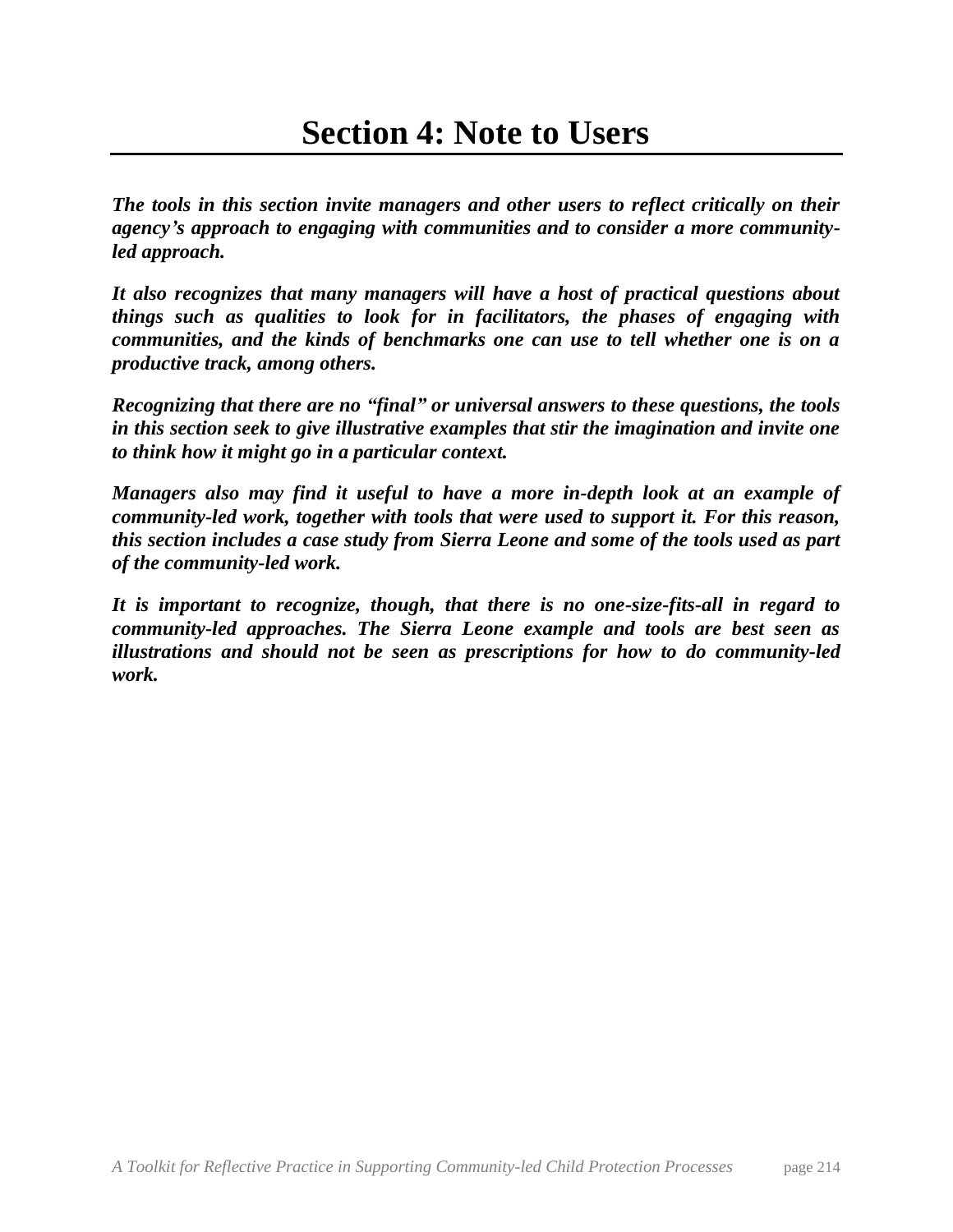# **MGM 3. Enabling Inter-community Collaboration: A Sierra Leone Example**

Inter-community collaboration offers numerous advantages, not least of which is the opportunity for co-learning by peers working in different contexts. Collaboration across communities can also serve as a means of scaling up a community-led approach.

Whether to enable inter-community collaboration and how to enable it are questions that are best answered not by outsiders but by communities themselves. As is true of most matters pertaining to community-led child protection, the context is critical, and communities themselves should be in the driver's seat. In an urban setting in which one neighborhood feels that it is too different from other neighborhoods or is in too conflictual a relationship to enable effective collaboration, a community might elect not to collaborate with other neighborhoods or communities.

If, however, different communities are open to collaborating, they should decide how to collaborate, and which processes would enable the collaboration.

This tool outlines the approach for inter-village collaboration that communities in Sierra Leone developed. It is not intended to be a prescription for different settings but serves as one useful example of how communities may enable productive collaboration with each other on their planning and action in support of vulnerable children.

## **The Formation of the Inter-Village Task Force (IVTF)**

In Sierra Leone, communities decided to work together after individual communities had begun to discuss which harm to children they wanted to address. This timing was likely beneficial since the discussions heightened awareness of the situation of children in the wider area as in the village itself. Also, the discussions pointed out the complexity of the harms, and this may have increased people's desire to learn how other communities saw the question of harms to children and were thinking of how to address them.

When the communities indicated their desire to collaborate, the facilitators asked how, practically, that could happen. Discussions at community level rapidly noted the challenges of distance, time, and cost that might be involved in bringing together entire villages for discussion with other villages. Various community members in each village suggested that maybe there could be a small group of people from different villages who could help move the planning forward. Because each village already worked with small groups of girls, boys, women, men, and elders, respectively, it was natural for communities to raise and support the idea of a crossvillage planning group that included members of each subgroup from each village.

This cross-community group—called the Inter-Village Task Force (IVTF), consisted of 15 people—5 from each community. The 5 people from a particular village were representatives who had been selected from their respective small groups. Thus, each village had a teenage girl, a teenage boy, a woman, a man, and an elder represent them on the IVTF. This afforded each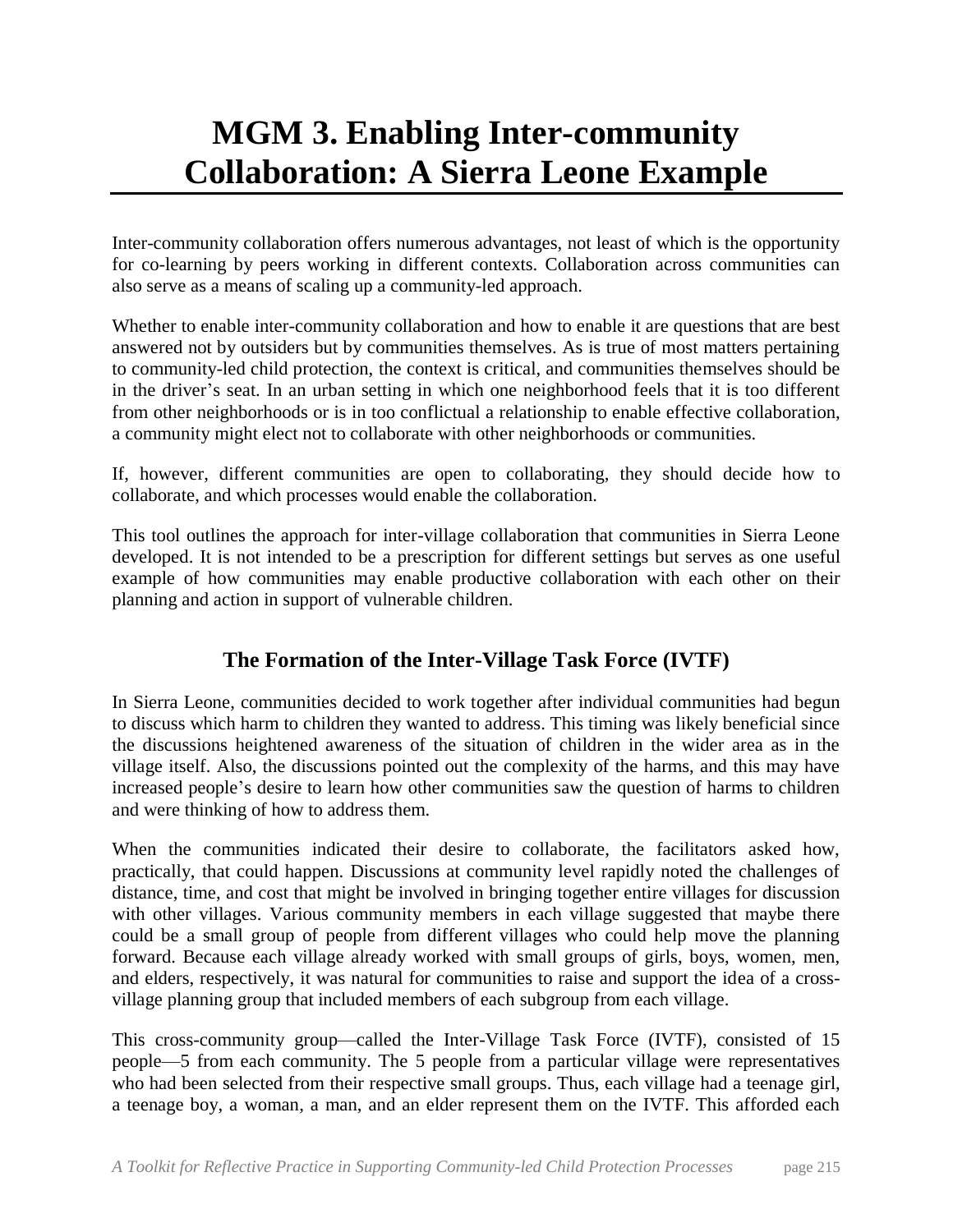village an equal voice and ensured diversity and representation of each of the five subgroups. Consistent with its facilitative role, the IVTF was a forum where each community shared its views, learned from each other's views, and attempted to find areas of agreement, which would then be shared back to each community. The IVTF could suggest which harm to children to address, although the individual communities continued to hold the decision-making power.

To maintain equal power, it was agreed that the IVTF should meet in a place that is readily accessible for all three communities. If the communities are far apart, it can be useful to rotate the meetings across villages, paying small transport and food costs while the host village provides sleeping accommodation if needed. The importance of symbolism should not be underestimated, since perceptions that one village is favored in the process could have presented a significant obstacle to the work of the IVTF. Both the facilitators and the IVTF members in Sierra Leone team managed these expectations successfully and reminded everyone that the IVTF had a facilitative role, all three villages were equal partners within it, and individual villages held significant power.

### **Planning Discussions and Cycles**

In the initial IVTF meeting (which usually lasts a full day), both the facilitator and a senior mentor were present. The meeting opened with a prayer and greeting from the host community with wishes for a productive collaboration in support of vulnerable children. Following introductions, the facilitator set the stage by welcoming the members from all three communities and thanking everyone for their spirit of collaboration. From there, the main tasks were sharing, co-learning, and finding common ground. The first substantive discussion gave equal time to each community to discuss its context and what people saw as the top main harms to children that could be addressed via a community-led intervention. In the afternoon, there were open discussions of similarities or areas of agreement. By identifying common ground, these discussions began to lay the foundation for agreement and collaboration. It was natural, however, for people from each community to focus first on pressing the views of their own community. Yet the facilitator and the mentor kept the focus on areas of agreement and built on expressed views about the importance of flexibility and collaboration. This approach helped the communities to settle on a common harm to children to be addressed.

To reach this point, there had been sufficient time for the completion of several planning cycles, where each cycle consisted of a full community meeting and subgroup meetings in each village followed by an IVTF meeting. This iterative process enabled the IVTF to help the communities to move forward together, yet it also kept the individual communities highly empowered and feeling ownership for the process and decisions taken. By about the third cycle, the IVTF narrowed down to two harms to children, and communities were supportive of this "shortlist."

When it came time to choose between the two alternatives, there was a divergence of views between the IVTF and one of the communities regarding which harm to children should be selected and addressed collectively. Additional diplomacy helped to overcome such challenges, and the facilitator spent extra time in that community in hopes of enabling full discussion. It was important that the facilitator avoided imposing on the community by pressing it to accept the wishes of the other two communities. In one case, this required slowing down and inviting the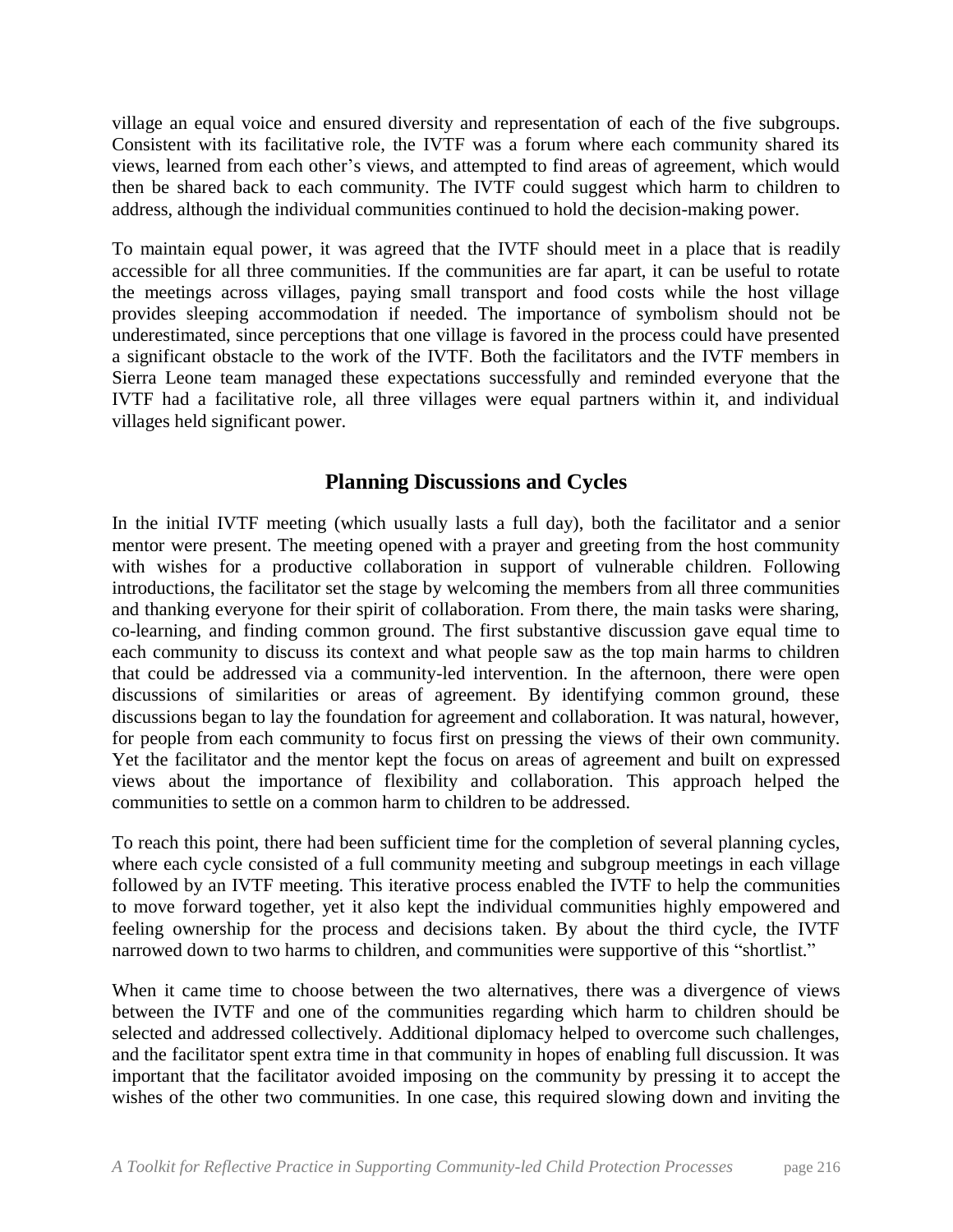IVTF members and others to help find a solution that balanced the value of collective action with respect for the rights of each community to make its own decisions.

The Sierra Leone facilitators also found that it was useful to help community members identify overlaps or connections between the two short-listed harms to children. Often this happened as community members began thinking ahead about possible community actions to address the harm to children. For example, if the one community wanted to address out-of-school children while the IVTF favored addressing teenage pregnancy, it was useful for the facilitator to highlight the learning phase findings that teenage pregnancy is one of the primary causes of children being out of school. In this respect, it made sense for community actions that aim to address out-of-school children to have elements of helping to prevent teenage pregnancy. This approach helped to build agreement across all three communities. During this process, the facilitator reminded everyone that the detailed intervention planning lay ahead and that the insights from the current dialogues would be fed into the subsequent planning discussions. As this example suggests, it can be helpful during these discussions to keep an eye on what is practical to accomplish.

Through this iterative process, the communities in both regions of Sierra Leone chose to address the problem of teenage pregnancy. Many such pregnancies stemmed from sexual abuse, and the girls who became mothers at a young age not only had to drop out of school but also suffered economic hardship that led them into sex work. A key to the planning process at this point was its inclusivity. Through the subgroup discussions and home visits, care was taken to ensure that the voice of each child was heard in the discussions of which harm to address.

#### **Planning the Community Action**

After the communities, working with the IVTF, had decided to address teenage pregnancy, it seemed clear that working via the IVTF was potentially useful and could be extended to facilitate the planning of the community action. An important prelude, however, was to ask communities whether the IVTF membership needed any adjustment. After all, individual Task Force members could have changing circumstances such as a family illness that could have made it difficult for them to continue. In addition, teenage pregnancy is a problem that involved and affected young people. A natural question to ask is whether the IVTF composition needed to be reconfigured to allow, for example, increased inputs from children. In reflecting on these questions, the IVTF and the communities decided to add an additional female and male youth leader from each community. Thus, the IVTF included 7 people from each village, with a total of 21 members. That nearly all the previous members continued indicated the keen interest and excitement that the process was generating.

As the IVTF met to begin planning action by all three communities to address teenage pregnancy, the facilitators helped them to reflect on their facilitative role and the importance of enabling all three communities to reach agreement on a single intervention. The facilitators stressed that general agreement rather than universal consensus was needed. IVTF members were invited to think back on the importance of the planning cycles that included a mix of IVTF discussions and community planning discussions, with the latter including full community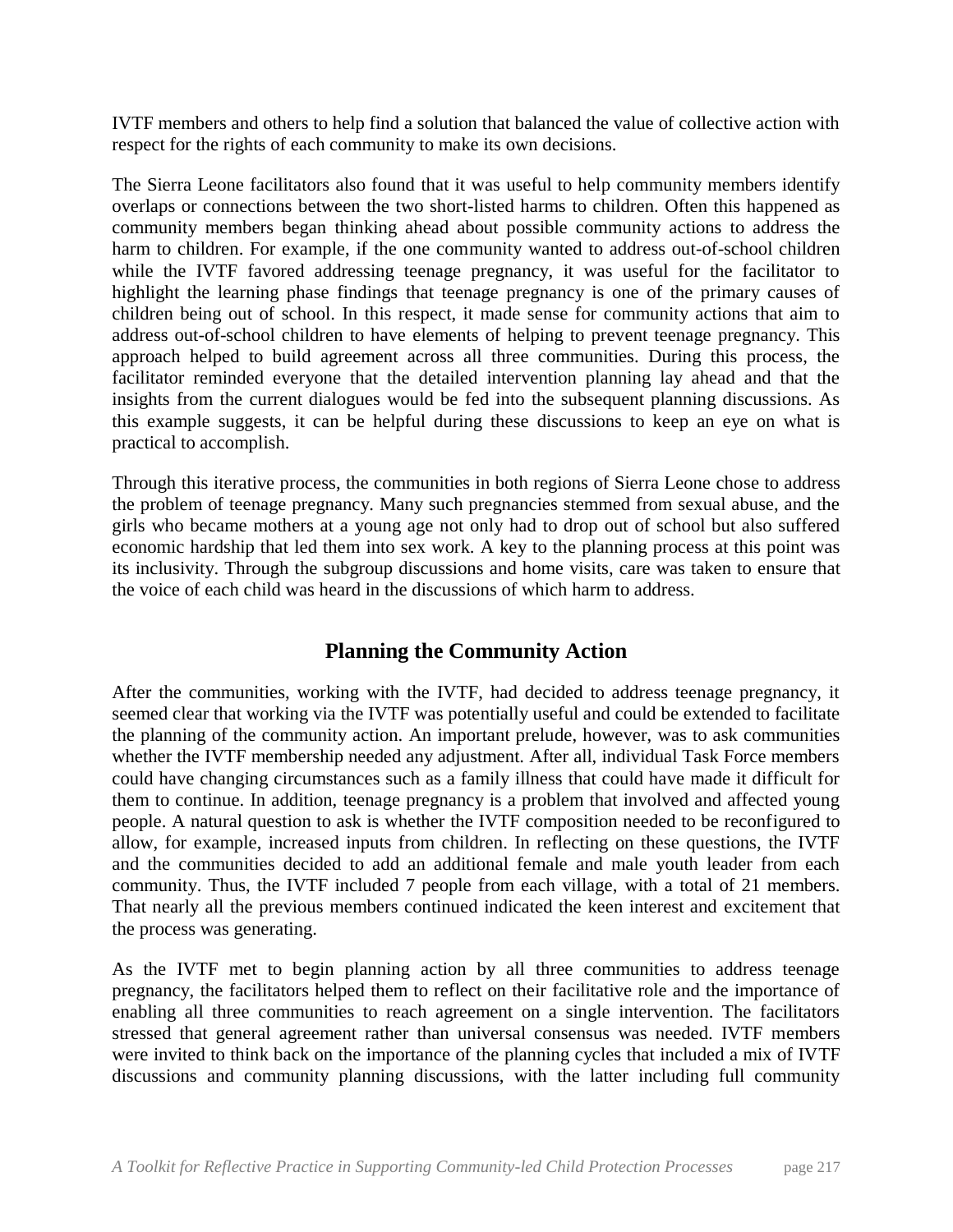meetings, small group discussions, and home visits. This reflection led the IVTF to choose to continue using this iterative approach in planning the community action.

As the action-planning discussions began at community level, particular ideas came forward about what actions would help to prevent teenage pregnancy. One idea was that girls needed the confidence and life skills needed to say "No!" to sexual advances or harassment. Another was that children and parents needed better understanding of puberty, pregnancy, pregnancy prevention, and issues associated with sexually transmitted infections. Still another was that teenage pregnancy could be reduced by providing better education and building schools in villages that had no secondary schools.

During these discussions, the facilitators helped the IVTF to take into account the action criteria (see tool MGM 6), which included things such as low cost, sustainability, and linkage with formal stakeholders. Although the criteria came from the action research team, they were not imposed on the IVTF or the communities themselves. For example, the facilitators stirred discussion of sustainability by asking whether most NGO projects continued beyond their period of active funding. Typically, IVTF members answered this in the negative. The facilitator then asked whether the harm to children they want to address is likely to continue over time. Having answered this issue in the affirmative, the IVTF members reflected on how they wanted the communities' intervention process to benefit children over longer periods of time. In this manner, communities embraced the sustainability criterion as being within their own interest. Once communities embraced the importance of sustainability, it was a short step to helping them to see the benefits of using a low-cost approach. These discussions also helped the IVTF to consider which actions were feasible. Impoverished people were quick to realize that expensive approaches such as building schools would not be sustainable if there are shortages of qualified teachers and little support from the Ministry of Education.

The IVTF members also reflected on the potential value of linking with and collaborating with formal stakeholders, which is crucial in a systems-strengthening approach. Having selected teenage pregnancy as the issue to be addressed, communities wanted the Government to help by, for example, providing contraceptives. The IVTF moved this process forward by asking the facilitators and mentors whether this was possible. This question led the facilitators and mentors, in collaboration with UNICEF, to enquire whether the district level Ministry of Health could be reliable partners in providing contraceptives. Having received an affirmative answer, they visited the district MoH and began discussions that eventually led to collaboration with the communities. The IVTF and the communities were happy with this process since it was not imposed, and the collaboration could help them to address a problem—teenage pregnancy—that they had not succeeded in addressing on their own.

Throughout the planning discussions, the IVTF facilitated the process but did not direct it. Among its most important tasks was to enable an inclusive planning process. IVTF members did this by encouraging many community members to participate in the dialogues and in planning how to address teenage pregnancy. Each IVTF meeting was followed by a cycle of whole community discussion, small group discussions, and home visits. The cycles continued until the communities seemed to have achieved a general agreement on the outline of the action they wanted to take.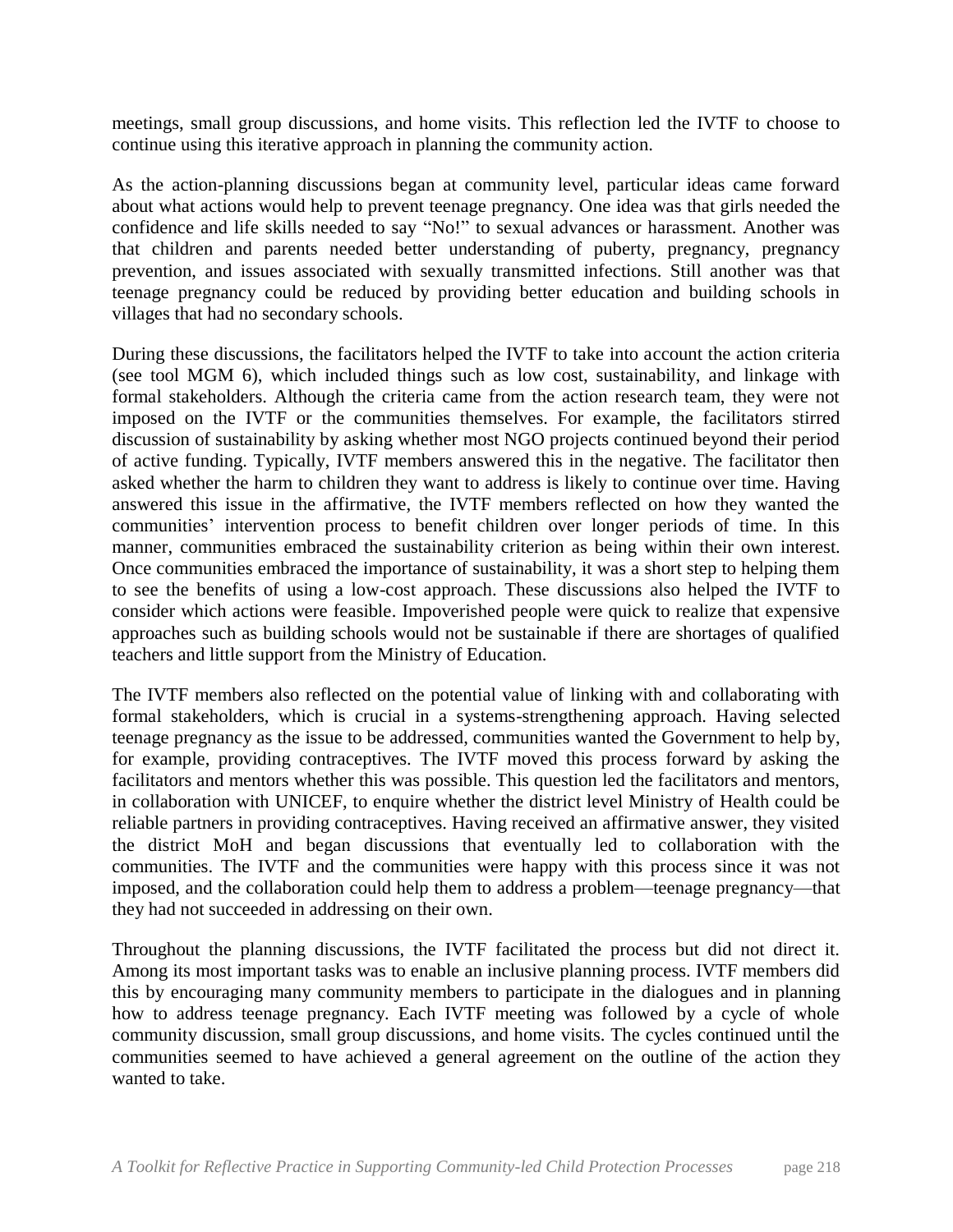At that point, the facilitators and mentors invited the IVTF to have a two-day workshop for the purpose of developing a working plan for the action that could then be shared with communities, subjected to any final revisions, and approved at local levels. This working plan consisted of an intervention matrix (see Tool MGM 12) that spelled out each action element (family planning, sexual and reproductive health, and life skills). For each element, there was a corresponding objective and rows of the matrix that defined the who, what, when, and where of the associated activities that would help to achieve the objective. In other words, for each objective, participants defined what steps will be taken or activities implemented, who will do them, approximately when they will do them, and any other information concerning the how. The draft plan was shared with the respective villages, and minor adjustments were made to the action plans. The process ended with the three villages and the IVTF agreeing to the action plan.

#### **Enabling Community-Led Action**

With the communities having decided which action they would take to address teenage pregnancy, the next step was for communities to decide how to organize themselves for implementing the action. Since the IVTFs had already been formed for planning purposes, the facilitators asked the communities whether the IVTFs would be useful for facilitating or overseeing the community action. Importantly, there was no pressure from the facilitators to have the IVTFs continue. Indeed, the facilitators were open to other possible processes the communities might have developed as a means of enabling the community-led action. As it was, the communities liked the approach of carrying on with the IVTF, which they themselves had formed, and they wanted the members of the IVTF for each village to facilitate the action process in their respective villages.

An important question was whether the IVTF membership should remain the same as it had been during the action planning. This question was important because members of the IVTF did not initially volunteer for a long-term post. Also, it was possible that the circumstances of some IVTF members had changed (e.g., due to an illness in the family), making it difficult for them to continue on. Since the action process was usually more time-consuming than the planning process had been, it was respectful to give people space to make their own decisions about whether to continue.

Further, the nature of the action raised questions about the composition of the IVTF. Since the intervention involved high levels of activity by teenagers, it made sense to ask the community whether it wanted to reconfigure the IVTF membership to take that into account. The communities decided that since the intervention aimed to prevent teenage pregnancy, it made sense to add additional female and male youth leaders to the IVTF. Thus, each village had seven rather than five members on the IVTF, with four of the seven members being young people. This arrangement made sense to the communities, which recognized the central role of young people in pregnancy prevention. Elders accepted this shift because they saw young people as taking responsibility for achieving community-defined aims.

As the communities implemented their self-designed action, the IVTF members encouraged full participation by different people in the communities. They also worked closely with the Peer Educators who had been trained by NGOs on issues of family planning, sexual and reproductive